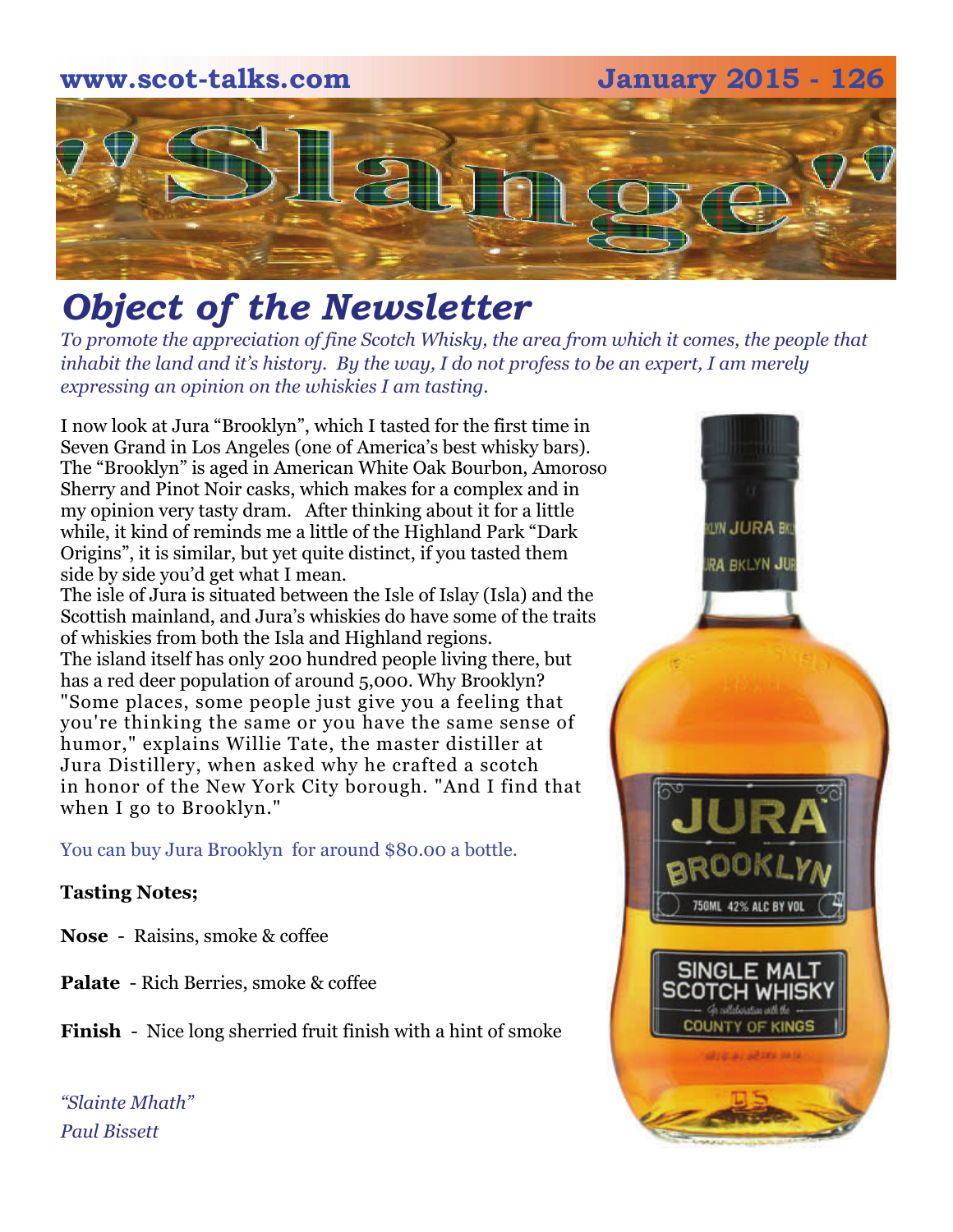#### **www.scot-talks.com January 2015 - 126**



#### **Scottish Formal Attire**

This month it is traditional to get dressed up for burn night to celebrate Robert Burns, the bard of Scotland. To that end I have taken the following information from "The black tie guide" and Put it in here to hopefully answer any questions that anyone may have about getting dressed for the occasion.

http://www.blacktieguide.com/Supplemental/Scottish.htm To see the full range of formal highland dress, go to the above website.

Scottish evening dress traces its roots back to the seventeenth century and is as diverse as Anglo-American black tie, if not more so. Consequently, this page is only intended to serve as an introduction to the topic. It does so by repeating the descriptions in the Wikipedia "Highland Dress" article (which has improved considerably since the previous edition of the Guide) and enhancing them with some additional clarification and much-needed illustrations.

For in-depth explanations of the various components of highland dress the Guide highly recommends Kinloch Anderson's web site. They are a sixth-generation family company based in Edinburgh and are official tailors and kiltmakers to the Royal Family which makes them a much more reliable source of etiquette than mainstream rental shops.

[Scotweb](http://www.scotweb.co.uk/) is another excellent visual resource and most images here are taken from their site.

#### *Highland Dress: Black-Tie Equivalent*

According to Wikipedia, Scottish Highland dress is often worn to black and white tie occasions, especially at Scottish reels and *céilidhs* (traditional social dances). Customarily, the black-tie equivalent consists of the following:

#### **LEAST FORMAL KILT JACKETS**



Argyll jacket: this is the least formal option because lapels are notched and self-faced. Cuffs are usually Argyll style (gauntlet) as shown.



Prince Charlie jacket (aka coatee): features peaked lapels which are usually faced in satin; back of jacket features short tails and cuffs are usually Braemar style as shown.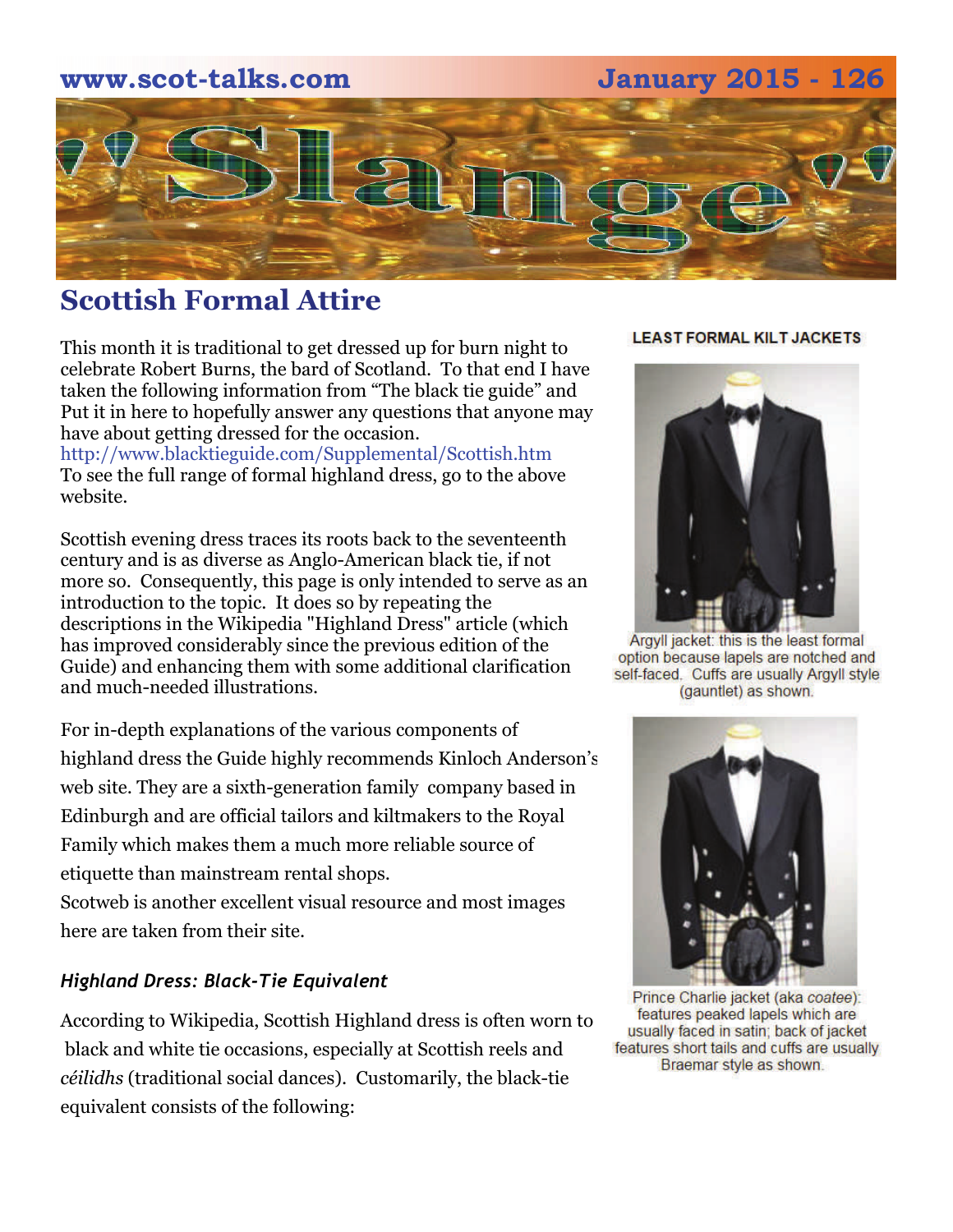# **www.scot-talks.com January 2015 - 126**

Below is a simple guide to help you choose your single malt Whisky, and the flavor notes you should expect from it. Being Scottish I recommend you find a likely candidate and try it in a bar before buying the whole bottle. This Issue; Jura Brooklyn. For more information go to www.jurawhisky.com



Floral, Herbal, fresh

Nutty, biscuit (cookie), Subtle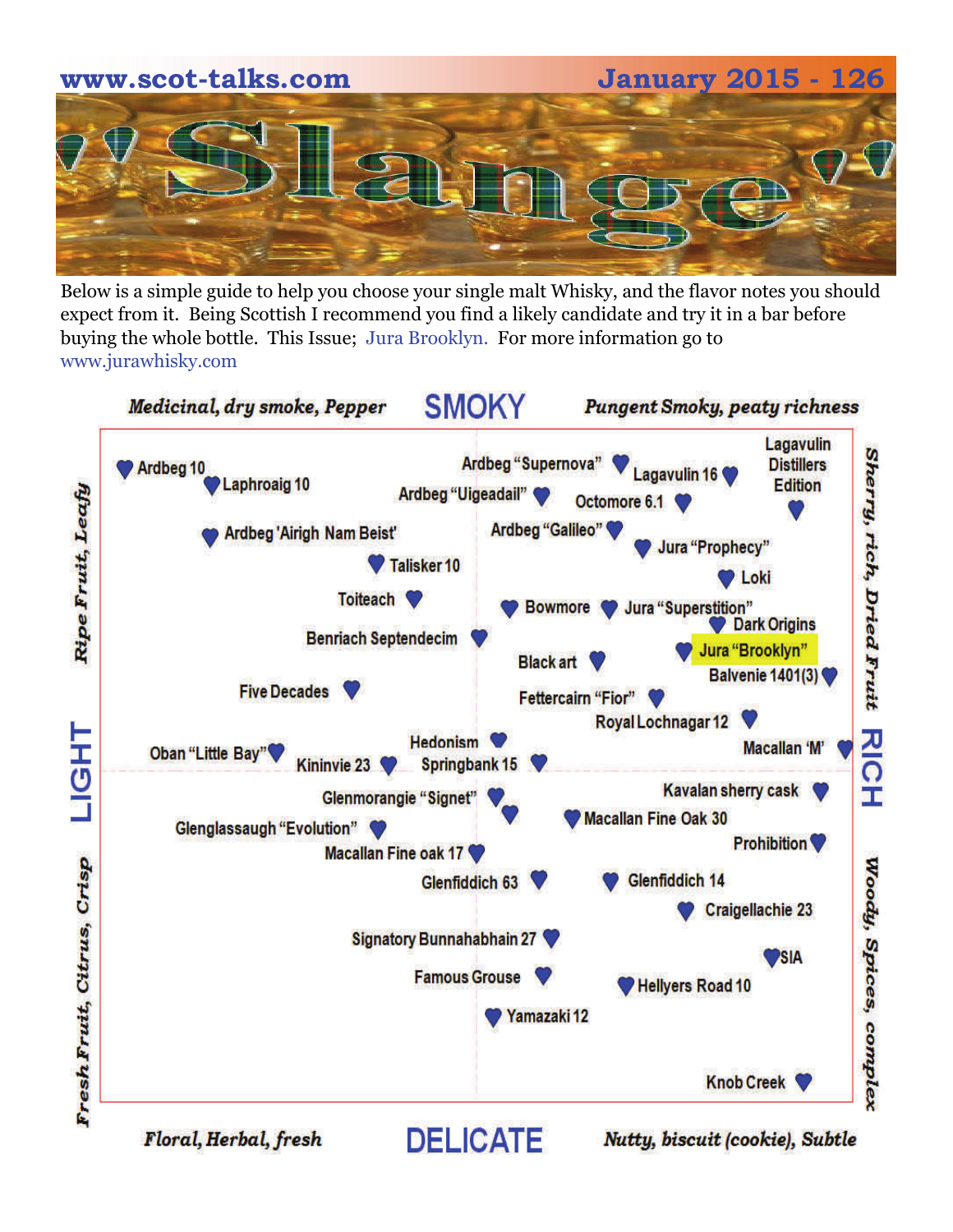

### **Best Hotels in Scotland**

*The most authentic and unique hotels in Scotland, chosen by* [National Geographic Traveler](http://traveler.nationalgeographic.com/) *editors for the 2011 Stay List*

#### **[Argyll Hotel, Isle of Iona, Argyll](http://www.argyllhoteliona.co.uk/)**

Homespun Hebridean hideaway on three-square-mile isle. Watch ferry leave while you sip tea in Sun Lounge. Later, feast on island fare: venison and rabbit hot pot, seasonal salads from seaweedcomposted garden. Island ethos: Everything's homemade, homegrown, home-baked, or fair trade (even the toilet paper). Sea or garden views in book-strewn rooms. Prolific birdlife, sandy North End beaches, boat tours in traditional craft. 16 rooms, from \$198.

#### **[Boath House Hotel, Auldearn, Inverness-shire](http://www.boath-house.com/)**

A culinary lodestone in the Scottish Highlands near Nairn. Crunchy gravel drive leads to 1829 Regency mansion amid 20 acres of woodland. Drawing room for sampling local single malt while Slow Food maestro labors over daily changing six-course menu. Modern local artwork contrasts with Regency furnishings in both public areas and rooms. Dolphin tours, golf, local gillies to take you fishing. 8 rooms, from \$354.

#### **[The Cross at Kingussie, Kingussie, Inverness-shire](http://www.thecross.co.uk/)**

Water-powered tweed mill converted into gastronome "restaurant with rooms" on four wooded acres within Cairngorms National Park. Champagne on riverside terrace, drams in fireside lounge, value-for-money wine list and daily-changing menu in the wood-beam restaurant. Regional modern art, Scottish fiction, CDs by local musicians accessorize large rooms (though burbling River Gynack is music enough in the three riverside ones). To explore ancient Caledonian forest, pick your horsepower: Highland ponies or Land Rovers. 8 rooms, from \$298, incl. breakfast and dinner.

#### **[Fairmont St. Andrews, St. Andrews, Fife](http://www.fairmont.com/standrews)**

It's not just grass that's green at this coastal golf resort. Two esteemed golf courses irrigated with gray water; recycling bins placed in bedrooms; kitchen oil powers hotel vehicles. (And hot water, a by-product of on-site electrical generation, heats entire hotel.) Afternoon tea served in glass-topped atrium is ethically sourced; try a slice of Dundee cake (a surprisingly edible fruit cake). Scottish ambience is subtle (not counting kilt-wearing concierge), but you're only two miles from the city of St. Andrews. 209 rooms, from \$223.

#### **[Fortingall, Aberfeldy, Perthshire](http://www.fortingallhotel.com/)**

A community anchor in an arts and crafts village concealed in Scotland's longest enclosed glen (valley). Sample heritage potatoes local to Britain. Fireside lounge, library loaded with local intel, such as how to bag one of the seven nearby munros (mountains higher than 3,000 ft.). Bird feeders, bat boxes, and flower garden encourage biodiversity. Famous yew tree next door is Europe's oldest (more than 3,000 years, they say). 10 rooms, from \$257.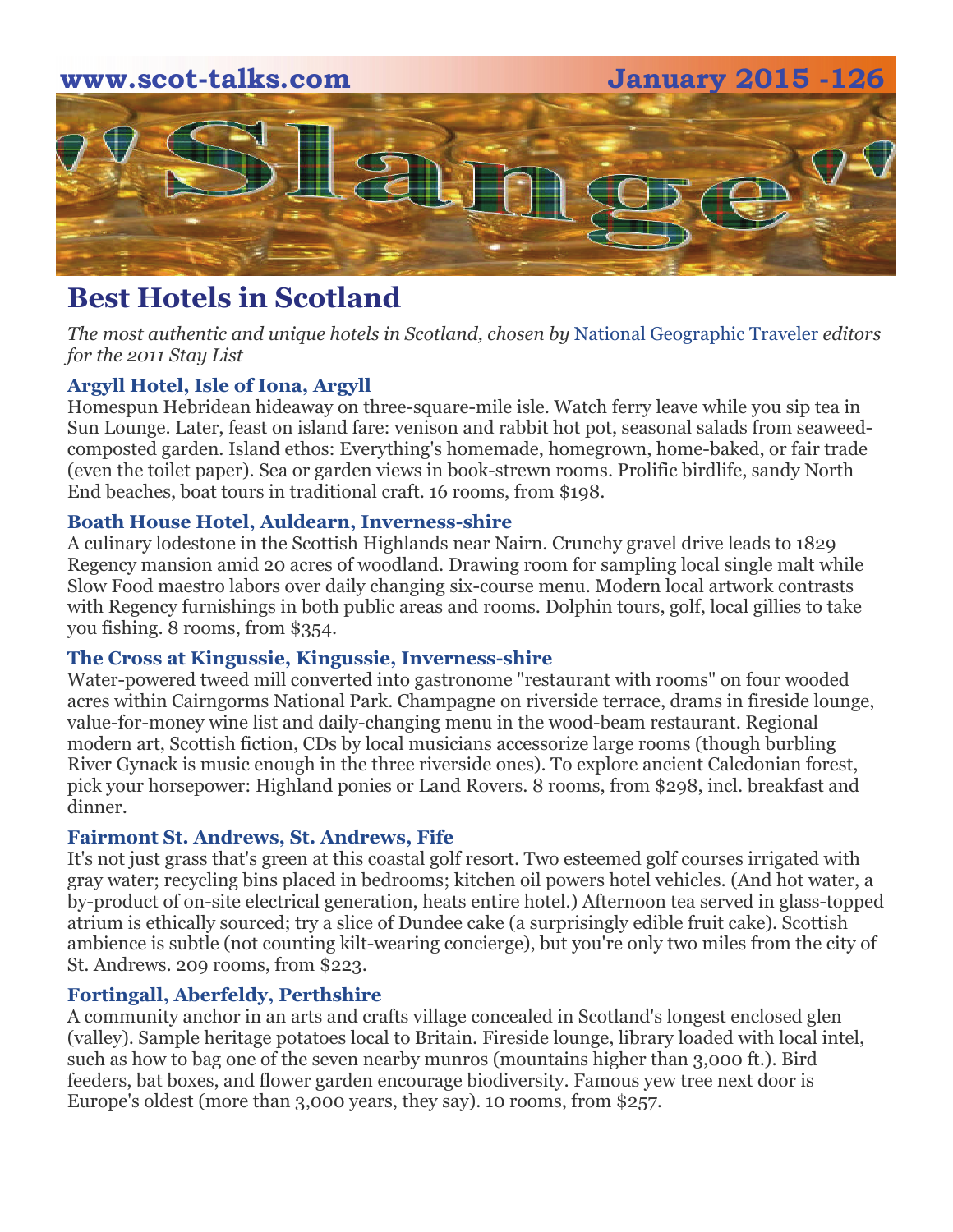

#### **Best Hotels in Scotland Cont.**

#### **[The Howard, Edinburgh, Midlothian](http://www.thehoward.com/)**

Three distinguished yet discreet 1820 townhouses in heart of Georgian-era New Town (a short walk from Princes Street shopping). No registration lobby, no bar. (Your butler handles everything, even ironing.) Antique furniture, cozy slipper tubs, Bakelite phones in tradition-bound rooms; modern Scottish menu in diminutive restaurant with 18th-ccentury murals. 28 eco-initiatives pepper the game plan. 18 rooms, from \$257.

#### **[Inverlochy Castle Hotel, Torlundy](http://www.inverlochycastlehotel.com/)**

An imposing monarch backdropped by Ben Nevis (highest peak in Great Britain). Great hall with fresco ceiling, dripping with chandeliers. Furnishings in three-room restaurant a gift from king of Norway. (Cuisine is very modern British.) Simple if eccentric pleasures: walk the walled garden, row a boat on small lake, learn to throw a tomahawk. TV screens disguised as mirrors in antiqueladen rooms. Royal splurge: the bi-level Queen's Suite. (When Queen Victoria stayed here, she wrote in her diary: "I never saw a lovelier or more romantic spot.") 17 rooms, from \$966. **We are booked into the Factor's Inn on this estate and are having dinner in the castle restaurant on our 2016 trip, I will gladly give you my thoughts if you are interested.** 

#### **[Isle of Eriska Hotel, Spa, and Island, Benderloch, Argyll](http://www.eriska-hotel.co.uk/)**

Hebridean haven on private 300-acre island. Baronial house (1884) with roaring log fires, dark wood paneling, vintage-modern guest rooms. Nature preserve with marked trails occupies half the island. (Ask for GPS loaner for more adventurous treks.) Indoor pool, six-holes of golf. Chef goes mushrooming (56 varieties on island), boat brings in scallops, lobster, mussels for daily changing menu. Even wild badgers show up every night for a feeding. 25 rooms, from \$483.

#### **[Kinloch Lodge, Isle of Skye, Inverness-shire](http://www.kinloch-lodge.co.uk/)**

Foodies flock to this 1680 seaside hunting lodge, highland home of Lord and Lady Macdonald. (She's Scotland's best-known cook, author of 17 cookbooks.) Memorabilia-laden drawing rooms (ask to read Queen Victoria's letters) with house party ambience: afternoon tea, pre-dinner drinks, nightcaps. Dine on white linen napery using vintage silver. Evocative rooms reveal personal touch: shortbread and milk, candles lit at turndown. Learn secrets of braised oxtail during three-day cooking class. 14 rooms, from \$318, incl. dinner. **We are booked into this hotel on our next trip to Scotland, in 2016. If you are interested in staying here in the future, I will gladly give you my thoughts after we stay there.** 

#### **[Monachyle Mhor Hotel, Balquhidder, Perthshire](http://www.mhor.net/)**

More a shrine to local sustainable cuisine than a hotel. But quirky contemporary rooms come in handy at this isolated Jacobean farmhouse on Loch Voil, deep in Rob Roy country. Winding fourmile drive on single track gets you here; unwind in luxury rooms' twin slipper tubs. What's not produced on estate is sourced within 30-mile radius, then turned into gourmet extravaganza by celebrity chef Tom Lewis. Between-meal activities—mushroom hunting, highland safari tours reinforce sense of place. 14 rooms, from \$333, incl. breakfast and dinner.